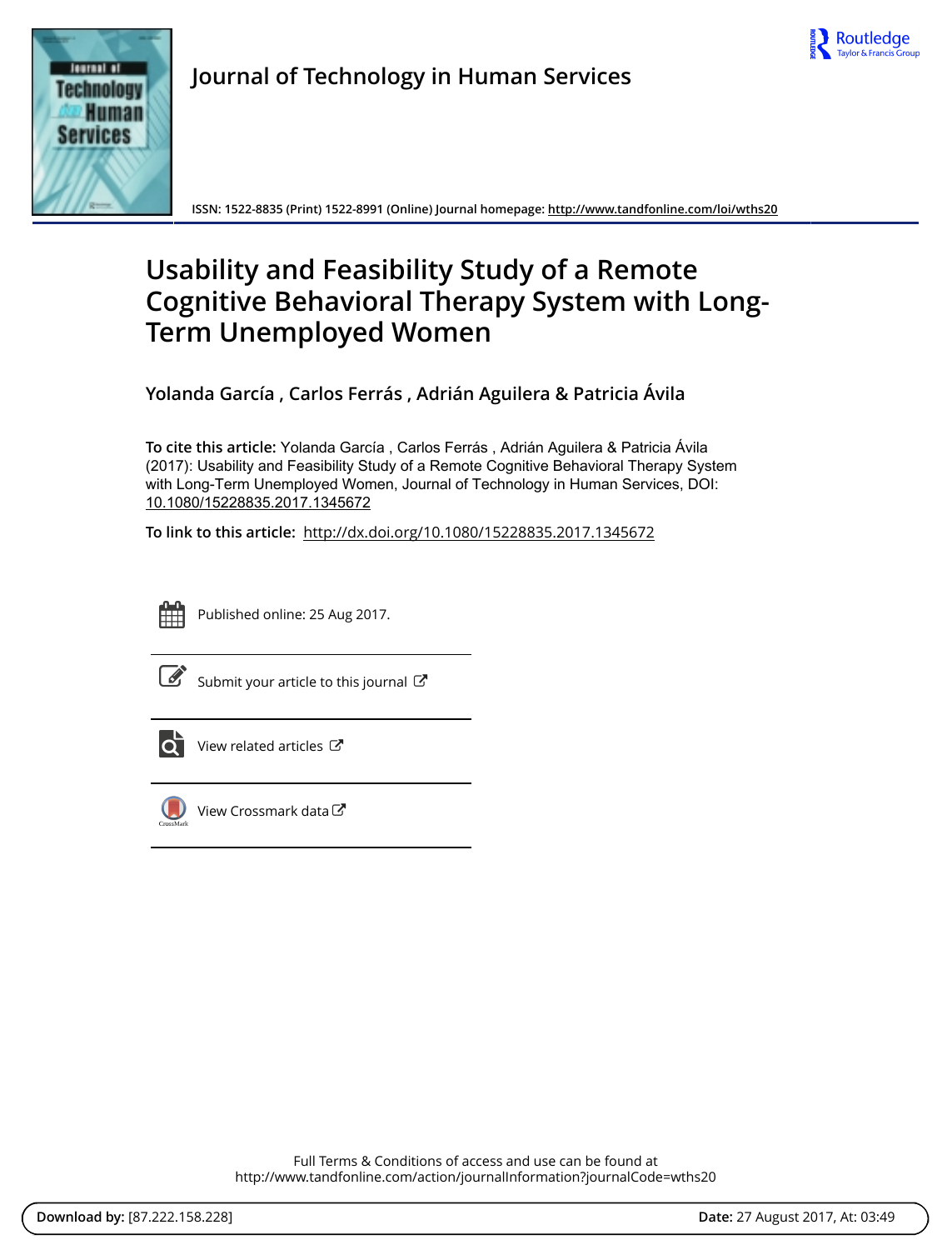

 $\Box$  Check for updates

## **Usability and Feasibility Study of a Remote Cognitive Behavioral Therapy System with Long-Term Unemployed Women**

Yolanda García<sup>a</sup> <sup>(D</sup>. Carlos Ferrás<sup>a</sup> (D. Adrián Aguilera<sup>b</sup> (D. and Patricia Ávila[b](http://orcid.org/0000-0002-4600-9348) (D

ªUniversity of Santiago de Compostela, Santiago de Compostela, Spain; <sup>b</sup>University of California, Berkeley, California

#### **ABSTRACT**

We present the results of the use of a cognitive behavioral therapeutic intervention tool to improve the mental, physical, and social health of a group of long-term unemployed women in Spain. Method: We sent automated text messages (SMS) to the mobile phones of long-term unemployed women selected at random from public social services. During a 28-day intervention period, women received four daily automated text messages on her mobile phone on a predetermined hourly schedule. We measured depression symptoms at the start and end of the intervention and we analyzed qualitative data to determine the acceptability of a remote SMS program. Results: Depression symptoms using the Personal Health Questionnaire-9 (PHQ-9), went from an average of 13.8 at baseline to 4.9 at the end of 28 days ( $p = 0.89$ ). One hundred percent of the women reported that they liked receiving the text messages and most found them helpful.

#### **ARTICLE HISTORY**

Received 20 April 2017 Accepted 20 June 2017

#### **KEYWORDS**

E-Health; mobile phones; psychosocial therapy; text messages; women

## **Introduction**

There is a digital divide that excludes those who are disconnected or without access to mobile phones, but also a division of knowledge that excludes those who cannot use their mobile phones for personal development or to improve their quality of life (Sevilla [2007;](#page-11-0) Travieso & Planella, [2008\)](#page-11-0). As of 2015, according to data from the "International Telecommunication Union," there are 96.8 mobile subscriptions per 100 inhabitants, more mobile phones than people in developing countries (120.6 per 100 inhabitants) and almost one phone per inhabitant in developing countries (91.8 per 100 inhabitants) (ITU, [2015](#page-11-0)). Mobile phone use is spreading rapidly around the world and is becoming a universal tool for communication between people. However, there is a gender gap since, as a GSMA Foundation [\(2015](#page-11-0)) study indicates, there are more than 1.7 billion women in the world living in low- and middle-income countries who do not have a mobile phone. And, on average,

CONTACT Dr. Yolanda García Ø [yolanda.garcia.vazquez@usc.es](mailto:yolanda.garcia.vazquez@usc.es) **■** Idega, Universidad de Santiago de Compostela, Campus Vida s/n, Santiago de Compostela 15782, Spain.

Color versions of one or more of the figures in the article can be found online at [www.tandfonline.com/wths](http://www.tandfonline.com/wths). © 2017 Taylor & Francis Group, LLC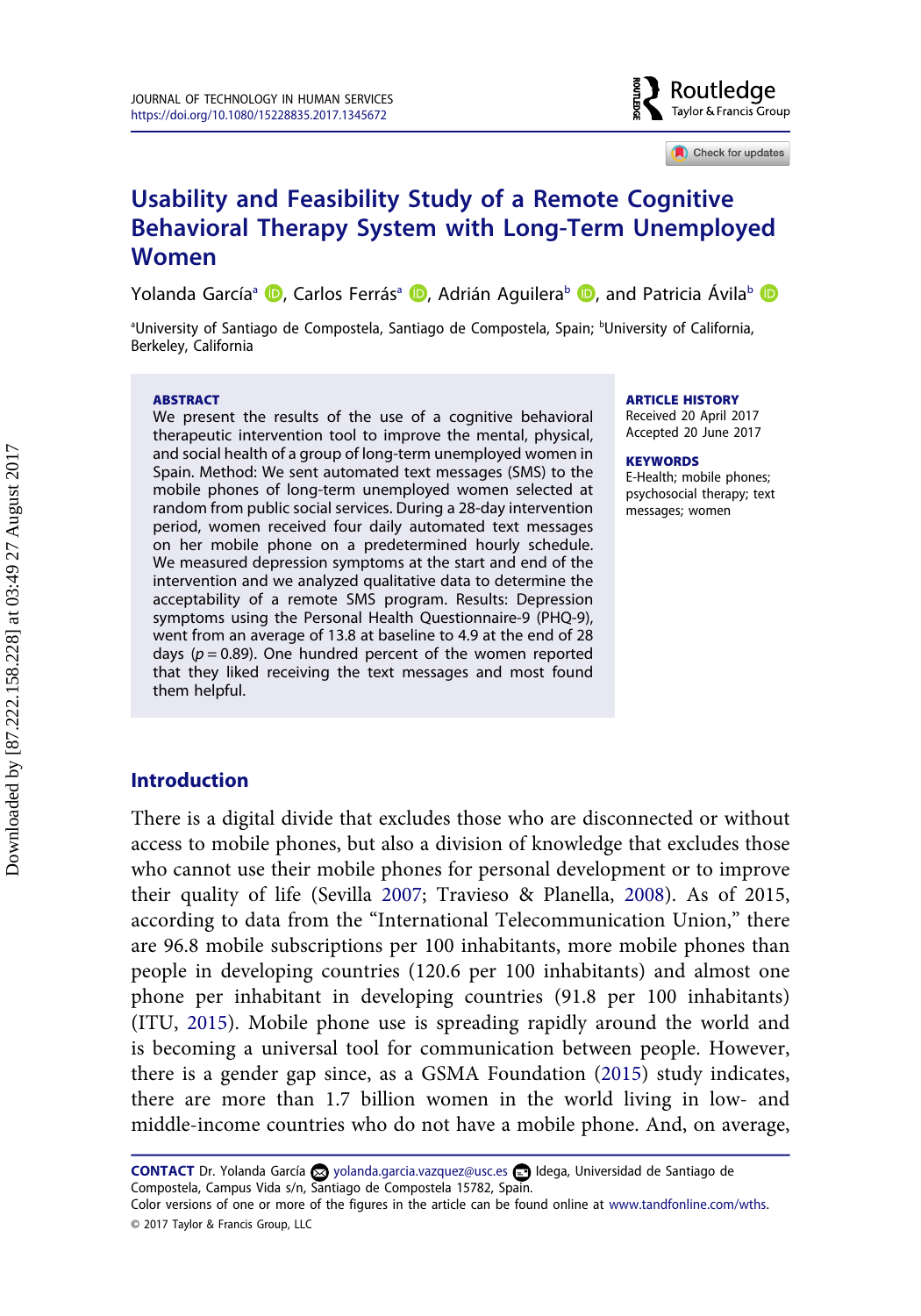2  $\left(\frac{1}{2}\right)$  Y. GARCÍA ET AL.

a woman is 14% less likely to own a mobile phone than a man, which generates a gender disparity of 200 million fewer women than men with a mobile phone. In addition, one in three women in the world have suffered or is enduring some form of violence in her childhood, adolescence or adulthood, according to the World Health Organization. (Barreto, Dimenstein, & Leite, [2013\)](#page-11-0).

From the point of view of social interventions, we must understand that the social work professionals cannot exist as mere facilitators of information or as managers of public aids; social work professionals must direct their intervention activities to achieve the biopsychosocial autonomy of people who are sick, vulnerable, or at risk of exclusion (Colom, [2011](#page-11-0); Martín, [2013\)](#page-11-0). Starting from the premise that physical and mental health cannot be separated from social health, we agree with the definition developed by the World Health Organization which ceases to perceive health as the absence of illness to instead define it as a state of physical, mental, and social well-being (WHO, 2016), which emphasizes the social and interdisciplinary nature of medicine. In addition, clinical psychology must be coordinated and supplemented with social work to create prevention and/or rehabilitation methodologies for the sick and/or excluded. As such, the application of technological advances in the field of information and communication to cognitive behavioral therapies is very promising.

Mobile phones can become valuable tools in the dissemination of psychosocial therapies and the use of text messages, also known as short message service (SMS), in therapy can produce detailed and personalized data to help diagnose, treat, prevent, or rehabilitate socially excluded people. Moreover, mobile phones can collect objective data for psychological and social studies (Aguilera, [2015\)](#page-10-0), but should be understood as a work tool used by the psychosocial therapist (Vázquez, Sexto, Rocha, & Aguilera, [2016\)](#page-11-0).

Emerging research on the use of SMS in therapy, highlights the results of case experiments from the perspective of clinical psychology and clinical social work. Researchers have studied online and text messaging interventions for mental health based in cognitive behavioral therapy (Aguilera, Bruehlman-Senecal, Demasi, & Avila, [2017;](#page-10-0) Aguilera, Schueller, & Leykin, [2015;](#page-11-0) Campbell, Caine, Connelly, Doub, & Bragg, [2015](#page-11-0); Kong, Ells, Camenga, & Krishnan-Sarin, [2014;](#page-11-0) Proudfoot et al., [2013;](#page-11-0) Reamer, [2015](#page-11-0)). Text messages were sent daily to advise, remind, prevent, or obtain information about mood state to patients suffering from depression, anxiety, alcoholism, addiction, and so forth, with the purpose of increasing the effectiveness of the therapy related tasks, improve self-awareness, and help patient progress. Additionally, Lopez ([2014,](#page-11-0) [2015](#page-11-0)) conducted a case study on the use of the Internet in psychosocial therapies. In one study, 15 therapists were offered a website specifically designed to provide behavioral therapy to their patients. Therapists could access specific videos, audio files, texts, and recordings. Subsequently, the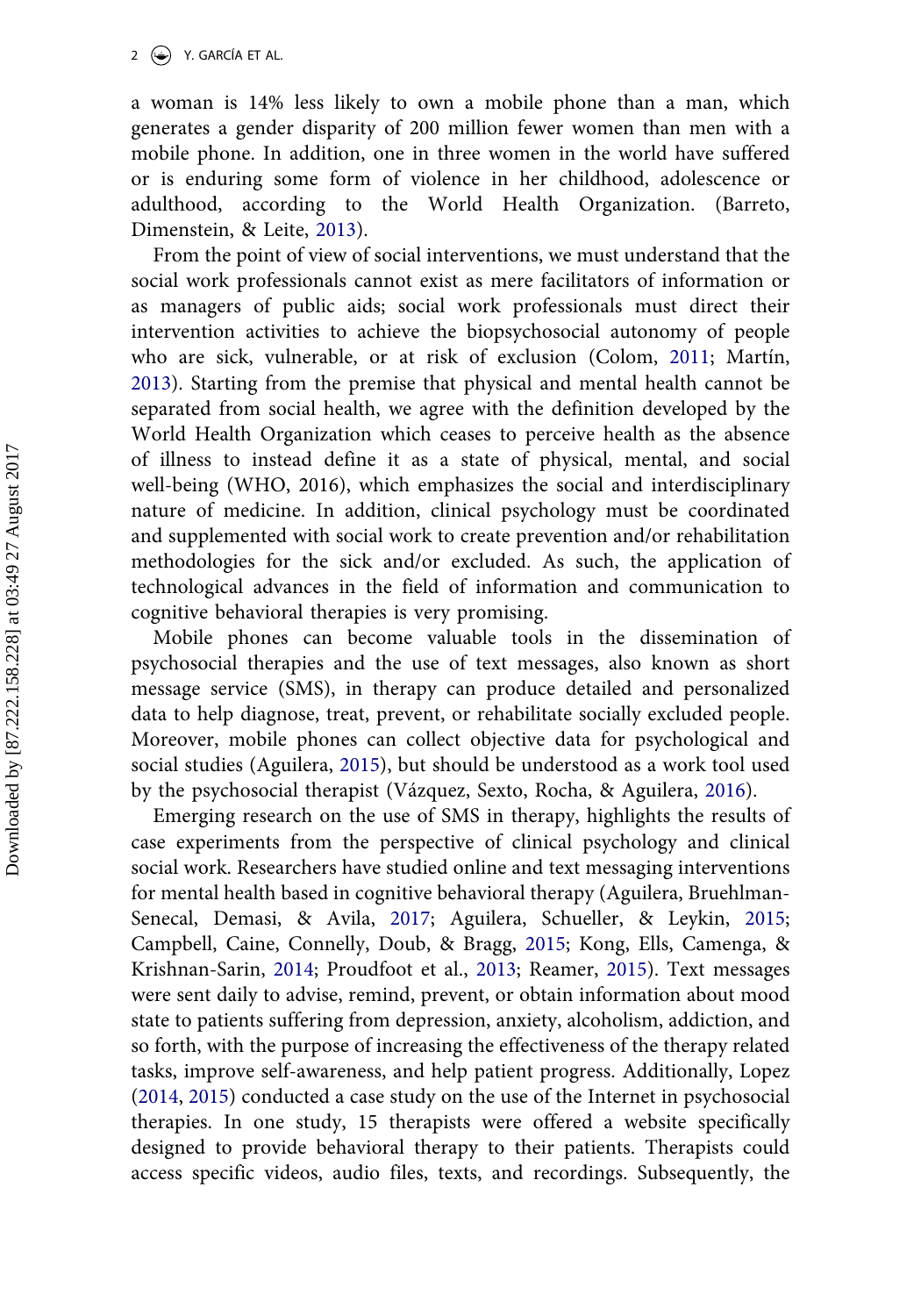participating therapists were asked to answer a series of questions related to the experience, which lasted 7 months. This study found that therapists were already using video, teleconferencing, instant messaging, and e-mail with their patients in general, but came to understand that Internet-based communication was particularly effective in treating vulnerable and marginalized populations. However, when this was not the case, therapists only believed in face-to-face contact with the patient.

Mobile communication and SMS can be a powerful tool to reach vulnerable women who could benefit from psychosocial interventions. The objectives of this study are: (a) to present the results of a systematic case study of longterm unemployed women, (b) to offer a reflection on the advantages and limitations of mobile phones in therapies, and (c) to introduce a debate on the orientation and questions that should be formulated in future research in order to develop socially inclusive cognitive behavioral therapies for vulnerable populations.

## **Method**

### *Participants*

Participants comprised of 21 long-term unemployed women residing in 10 municipalities located in the province of A Coruña in Spain. The women were recruited at random from public social services of the Gobierno Autónomo de Galicia (Xunta de Galicia) using the official records of long-term unemployed women. We conducted an in-person interview with each woman before the start of the intervention in order to inform the women of the characteristics and objectives of the study and obtain informed consent. The average duration of each interview was 30 min. The interview was previously arranged by telephone with the support of the municipal social services offices. We developed a social diagnosis with questions related to health, medical treatments, social and family relationships, professional activities, economics, and physical activity to use in each of the interviews carried out. The information obtained through the interviews was complemented with information extracted from the participants' official records of their social history. One woman was not included after the interview to participate in receiving text messages because we found a high risk of suicide and in two cases the women voluntarily declined to participate in the study.

The women were informed that they would receive automated personal text messages on their mobile phones and that they could respond freely when they deemed it convenient. We informed them that we were not going to engage in dialogue through the messages and that our goal was to provide support, advise, improve their moods, and improve physical and social health, and clarified that our goal was not to find them a job. We informed the women that there were no costs for them to receive the messages and that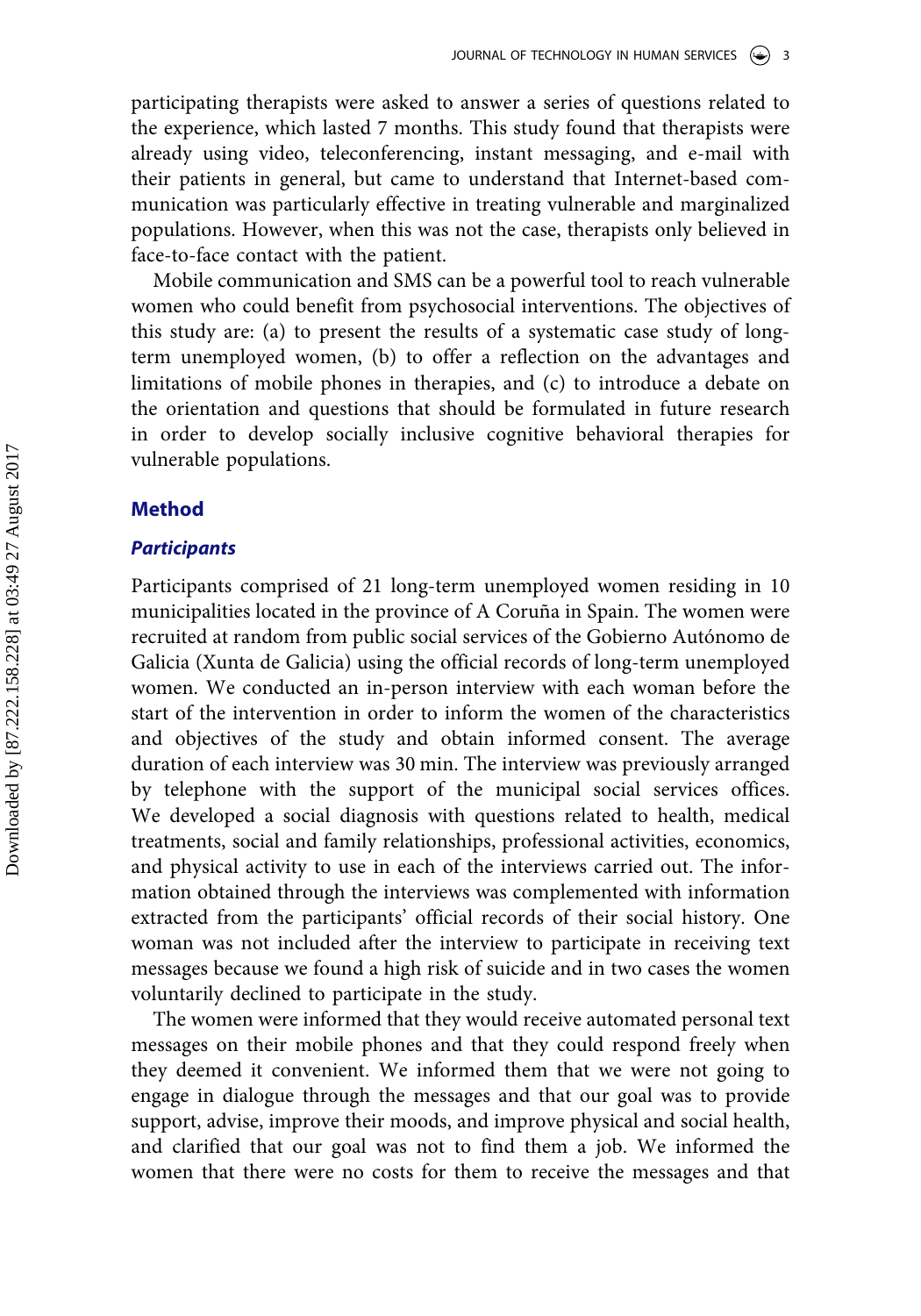the cost of replying to the messages would be refunded at the end of the study. The entire process was in accordance with the guidelines of the Bioethics Committees of the University of Santiago de Compostela and the University of California, Berkeley. The research, method, objectives, and development were reviewed and approved by said Bioethics Committees.

## *Procedure*

We used an automated text-messaging system for psychosocial therapies, HealthySMS [\(www.healthysms.org](http://www.healthysms.org)), which has been used with small groups of vulnerable populations in "face-to-face" psychological treatment (Aguilera et al., [2017\)](#page-10-0). We sent four text messages each day for 28 days to each woman's personal mobile phone during the following hours: 9:00 a.m., 1:00 p.m., 5:00 p.m., and 9:00 p.m. In total, each of the women received 112 text messages. All participants received the same messages. We developed four message banks focused on: thoughts, health, physical activity, and social relations. The message content was developed from the information gathered in the personalized interviews and the social history obtained from official records and included messages asking, advising, and orienting the habits of daily life with the purpose of improving and developing positive and healthy behaviors contrary of those that we identified as negative. We sought to systematize the formulation of messages based on the previous reported experiences with patients of cognitive behavioral therapy at a public, safety net hospital in California (Aguilera et al., [2017\)](#page-10-0). In addition, the programming of message delivery, monitoring, and technical control was carried out outside of Spain.

The text messages were sent in SMS format to ensure that all women participating could receive messages on their phones regardless of Internet connection. We observed that women used Internet connections from their mobile phones through free Wi-Fi systems in very specific places that were only accessed on specific days or hours.

The HealthySMS platform used for the automated delivery of messages had a system of alerts to automatically detect instant possible risks of suicidal or violent behavior by detecting the presence of keywords in message responses. We had prepared a protocol of action by which the detected alerts were to be communicated to the municipal social services to act in correspondence. However, there were no instances of valid suicidal or violent behavior during the intervention period.

In addition to the text messages, there was telephone contact with each of the women at the beginning of the study, at 14 days and at the end of 28 days in order to resolve doubts, create an atmosphere of trust, and administer study measures. We dedicate an average of 15 min of direct telephone contact with each woman (5 min during each contact).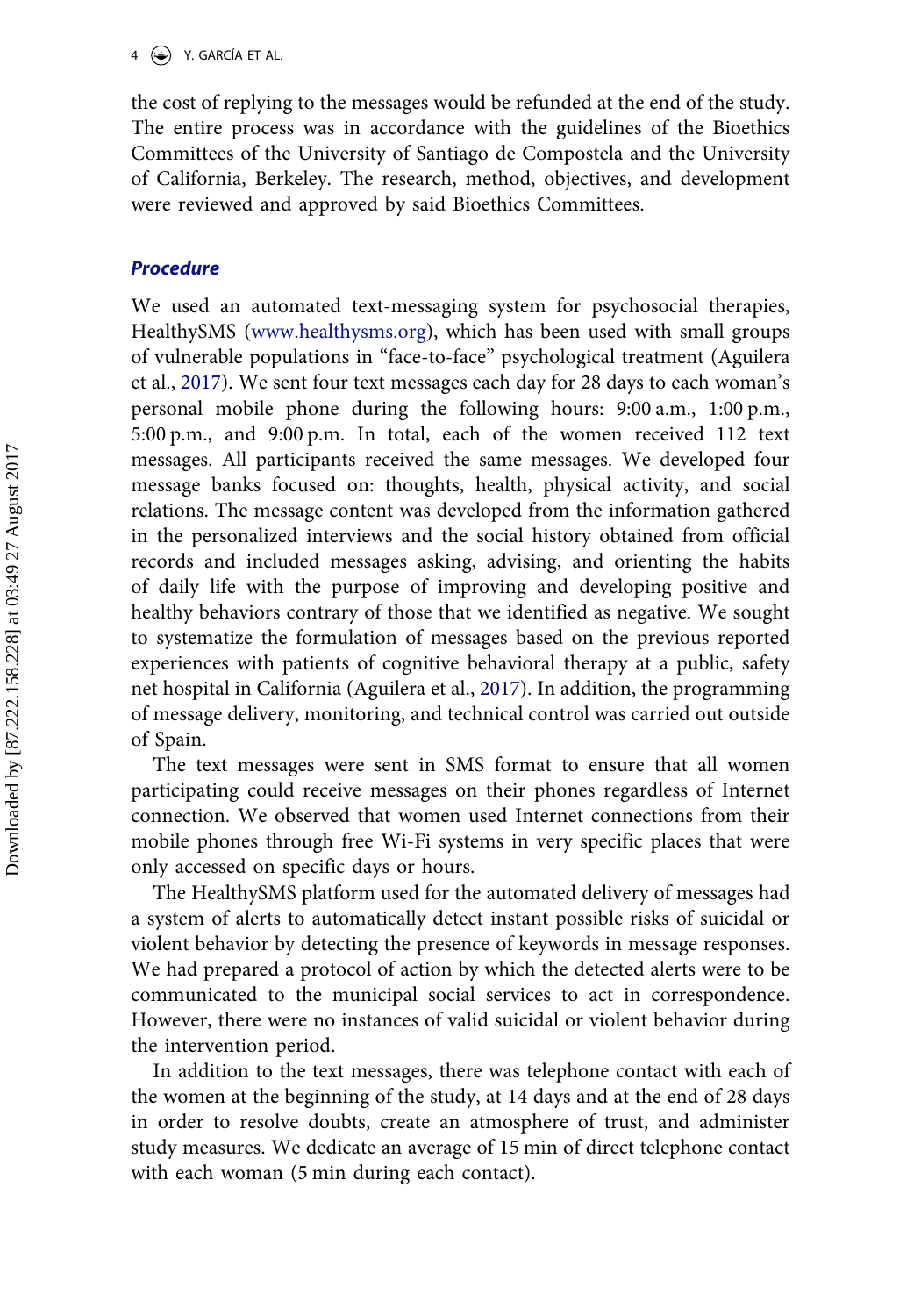## *Analysis*

As part of the usability and feasibility study design of therapy system we proceeded with the evaluation of the quantifiable ratios and qualitative responses of the women about their experience and the reception of the messages.

Two questionnaires and two indicators were used to monitor and evaluate the effect of psychosocial therapy through text messages. We used the Personal Health Questionnaire (PHQ-9) to capture mood and symptoms of depression at the beginning and end of the intervention period (28 days). The PHQ-9 questionnaire is a widely validated tool (Kroenke, Spitzer, & Williams, [2001](#page-11-0)). To evaluate acceptability of the text messages, we developed a Final Text Messages Questionnaire (FTMQ) for each woman to evaluate her experience sending and receiving text messages. We asked questions about the positive and negative aspects of receiving the text messages, the effectiveness of the intervention, opinion about the number of messages received, the changes experienced in their daily life, and their interest in continuing to receive messages after the intervention period. In addition, we also used as an indicator the number of responses provided by each woman and medication adherence scores to measure adherence to medication as prescribed by their doctor.

## **Results**

## *Sample characteristics*

All participants were experiencing continuous unemployment of at least one year (100%), were an average age of 40.7 years (SD = 8.86, range =  $23-59$ ) and had an average of 1.8 children (SD = 1.35, range:  $0-5$ ). They comprised a heterogeneous group with varying social issues including cases of prostitution (10.5%), drug addiction (10.5%), immigration (47.4%), with cases of women from Brazil, Croatia, Colombia, and Portugal in poverty or social exclusion (89.5%). Fifty eight percent had experienced episodes of gender violence and 37% had recognized mental problems such as bipolar disorder, anxiety, depression, or mental incapacity and received psychiatric or psychological treatment at some point. The women resided mostly in urban areas (79%), either residing in peri-urban areas or small cities. Educational attainment was 84% at the primary level, 5% at the secondary level, and 11% at the university level. Most women were divorced or separated (58%), with 21% married and 21% single. We have been able to observe that the long-term unemployment status of women is directly related to situations of social marginalization and high vulnerability. In general, the participants were women who depended on public sector financial aid and informal paid work outside the legal system, see [Table 1.](#page-6-0) Most were engaged in informal work without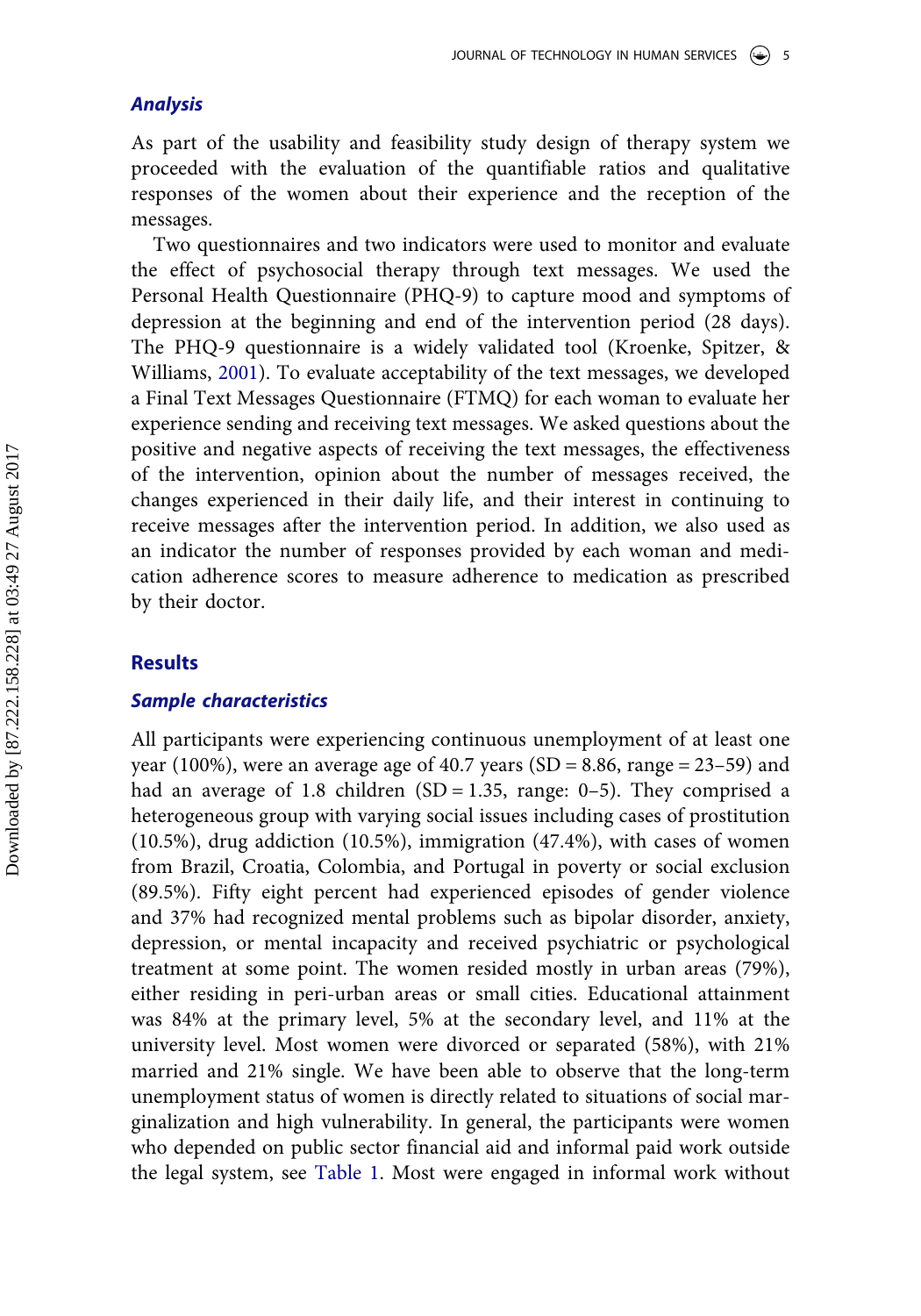#### <span id="page-6-0"></span>**Table 1.** Sample characteristics.

|                                                  | $N = 19$ |
|--------------------------------------------------|----------|
| Continuous unemployment of at least one year (%) | 100      |
| Average age (years)                              | 40.7     |
| Average children                                 | 01.8     |
| Cases of prostitution (%)                        | 10.5     |
| Cases of drug addiction (%)                      | 10.5     |
| Cases of Immigration (%)                         | 47.4     |
| Poverty or social exclusion (%)                  | 89.5     |
| With episodes of gender violence (%)             | 58.0     |
| Mental problems (%)                              | 37.0     |
| From urban areas (%)                             | 79.0     |
| Educational primary level (%)                    | 84.0     |
| Educational secondary level (%)                  | 05.0     |
| Educational university level (%)                 | 11.0     |
| With informal work (%)                           | 89.5     |
| With Public Sector financial aid (%)             | 100      |

legal recognition (89.5%), such as caring for the elderly or disabled, cleaning homes and commercial premises, and agricultural work and sometimes in prostitution activities associated with drug dependence (10.5%).

## *Depression symptoms*

We captured mood and symptoms of depression at the beginning and end of the intervention period (28 days); there were telephone contacts with each of the women in order to administer study measures. The depression symptoms assessed using the Personal Health Questionnaire-9 (PHQ-9) which measures depression severity based on the following scores: 0–4 indicates minimal or none, 5–9 indicate mild, 10–14 indicate moderate, 15–19 indicate moderately severe and scores of 20–27 indicate severe depression (Kroenke et al., [2001\)](#page-11-0). Using a paired samples *t*-test, we found that PHQ-9 scores significantly decreased from an average of 13.8 at baseline  $(SD = 5.66)$  to 4.9  $(SD = 4.99)$  $[t(18) = 6.50, p < 0.001]$  at the end of the 28- day text message intervention (see [Figure 1](#page-7-0)).

## *SMS acceptability*

During the 28-day period of the therapeutic intervention, all women responded to either the text messages or telephone calls (*n* = 19). five women responded only to the telephone calls (26.3%) and 15 responded to the text messages and answered the telephone calls (74.7%). The average number of messages answered per woman was  $18.2 \text{ (SD = 21.48, range = 2-82)}.$  The ratio of responses to the text messages was  $74.7\%$  (SD = 21.6%, with a range of 2.7–95.1%).

We used a Final Text Messages Questionnaire (FTMQ) for each woman to evaluate her experience sending and receiving text messages; there was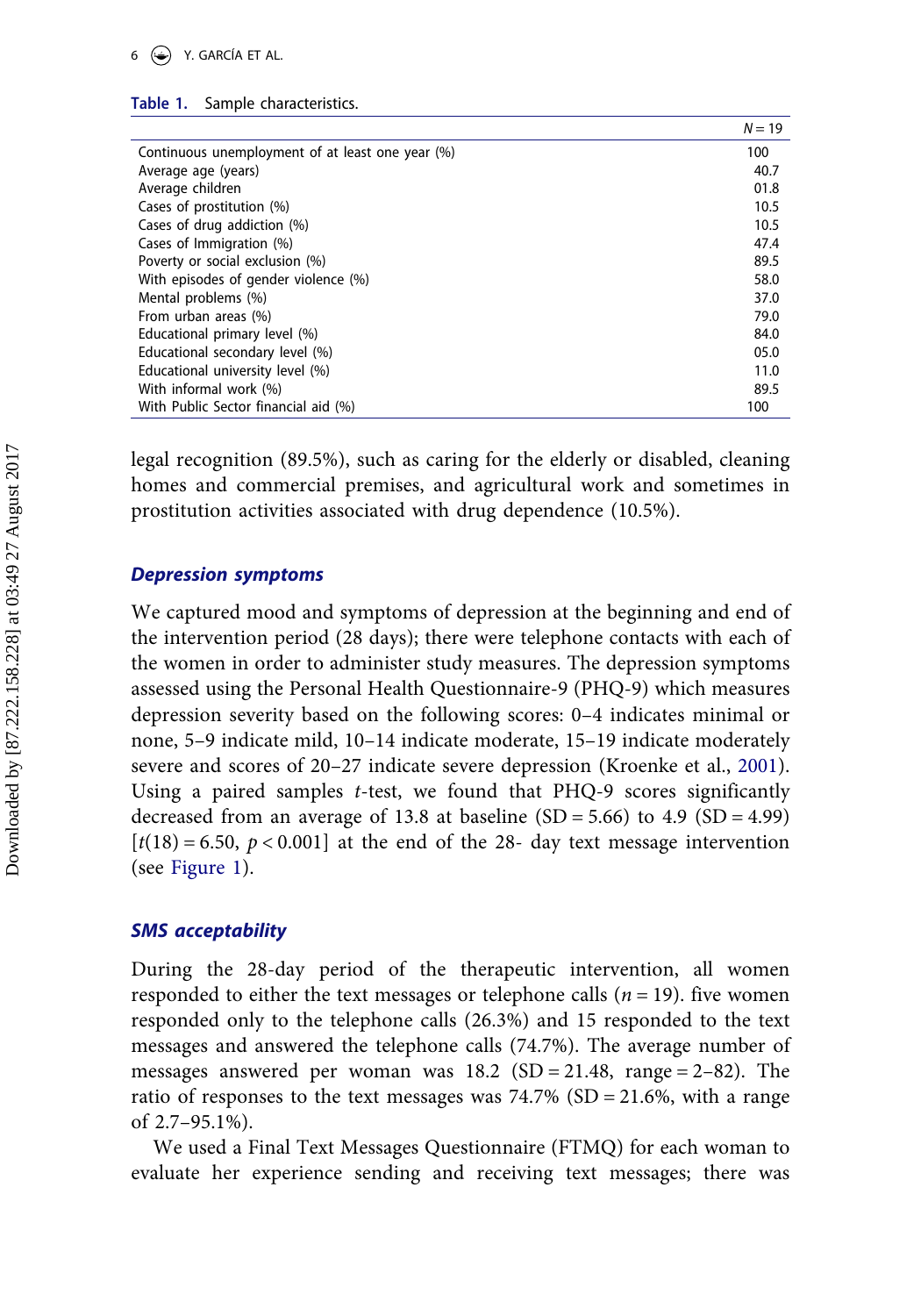<span id="page-7-0"></span>

**Figure 1.** Representation of PHQ-9 initial and final scores by participant.

telephone contact with each of the women at the end of the intervention period. Overall, women found the text messages helpful and were satisfied with the text messages they received. Most of the women indicated that they agreed or strongly agreed with the statement that the therapy received through text messages made them feel more connected with their social environment (68.4%,  $n = 13$ ), had improved their mood (85.2%,  $n = 16$ ), and that they would like to continue receiving messages  $(89.5\%, n = 17)$ . Most women indicated that they preferred to receive four or more messages each day (89.5%,  $n = 17$ ), see Table 2. Women who did not respond to the text messages claimed insecurity with their response, not knowing what to say, or the cost of sending messages.

| Feedback questions ( $n = 19$ )                                               | Somewhat<br>disagree | Neutral          | Agree               | Strongly<br>agree  |
|-------------------------------------------------------------------------------|----------------------|------------------|---------------------|--------------------|
| The messages made you feel more<br>connected with your social<br>environment? | $\mathbf{0}$         | 31.6% $(n = 6)$  | 42.1%<br>$(n = 8)$  | 26.3%<br>$(n = 5)$ |
| The messages improved your mood?                                              | 0                    | $15.8\% (n=3)$   | 52.6%<br>$(n = 10)$ | 31.6%<br>$(n = 6)$ |
|                                                                               | Yes                  | No               |                     |                    |
| Would you like to continue<br>receiving messages?                             | 89.5%<br>$(n = 17)$  | 10.5% $(n = 2)$  |                     |                    |
|                                                                               | $2$ to $3$           | 4 or more        |                     |                    |
| What number of messages would<br>you like to receive per day?                 | 10.5%<br>$(n = 2)$   | 89.5% $(n = 17)$ |                     |                    |
|                                                                               |                      |                  |                     |                    |

**Table 2.** Final text messages questionnaire (FTMQ).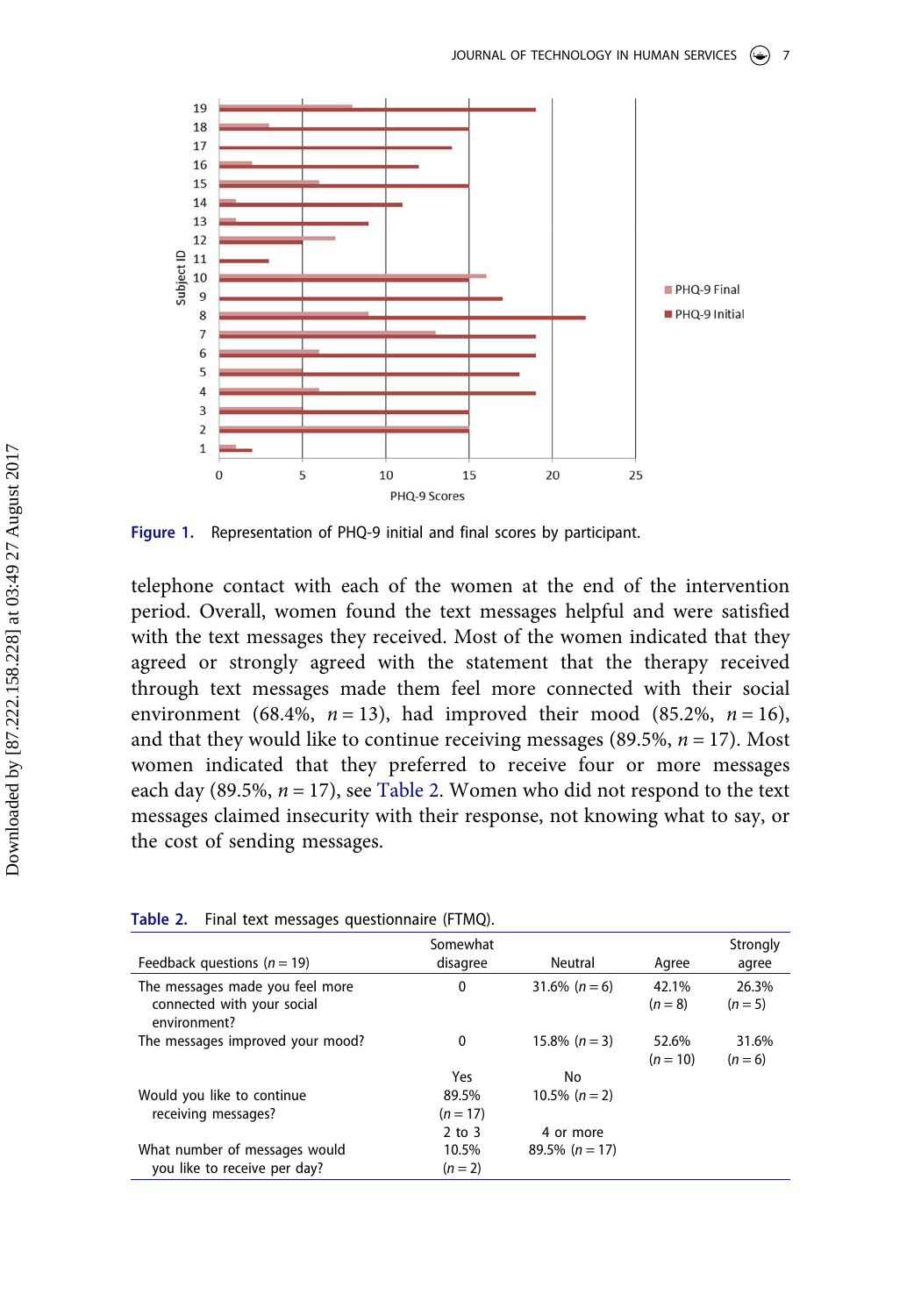$8 \leftrightarrow$  Y. GARCÍA ET AL.

The women also provided suggestions for improving the text message program. Two women reported that messages sometimes repeated and that they needed more time to reflect on them to be able to respond. In one case, a woman suggested that she would like to have more direct communication, personalized attention, and dialogue with the therapists. They did not report problems of receiving messages at an inconvenient time or problems with the content of the messages. It should be noted that six women (31.6%) stated that they copied the messages to personal files in order to read them occasionally or to reference them in their daily lives.

Feedback was overwhelmingly positive and held our expectations about the benefits of using text messages in a psychotherapeutic intervention, as can be seen in the Appendix. In general, all of the women (100%) commented that the messages helped them to improve their mood, organize and plan their daily lives, change habits and attitudes, feel accompanied, and advised and improve their social relations in some way. The women commented in three cases that the messages motivated them to do physical exercise or to improve their diet. There were also frequent cases of "thank you" "agreed," and "okay" responses to the messages.

## **Discussion**

Our results indicate that a diverse group of long-term unemployed women using social services in the public sector in Spain are receptive to a text message program as part of the therapeutic psychosocial care they receive, and that their depressive symptoms decreased during its use. Such text messages may be particularly important as a key reinforcement or serve as a complement to "face-to-face" therapeutic interventions. SMS or other free systems over the Internet can be well-received technology for users and patients of public health and social services, with the potential to drive results at low economic cost. We have tested this intervention in the public sector, in a secure network of social services, with a group of unemployed women with problems of social exclusion due to low-income, gender violence, prostitution, immigration, or mental disorders. We must bear in mind that this type of excluded population is underrepresented in research on technology and health. Thus, our usability and feasibility study demonstrates that it is worth investing in this technology as a means of achieving results.

The experience we have had in this pilot study with unemployed women has provided us with significant lessons to take into account in future research in this area. We have verified that the use of text messages and personal mobile telephones is universal among women users of social services. Because our study took place in Spain, there was no cost to receive text messages by participants, but there was a cost to sending responses. We refunded the cost of responding to the text messages at the end of the study; however, some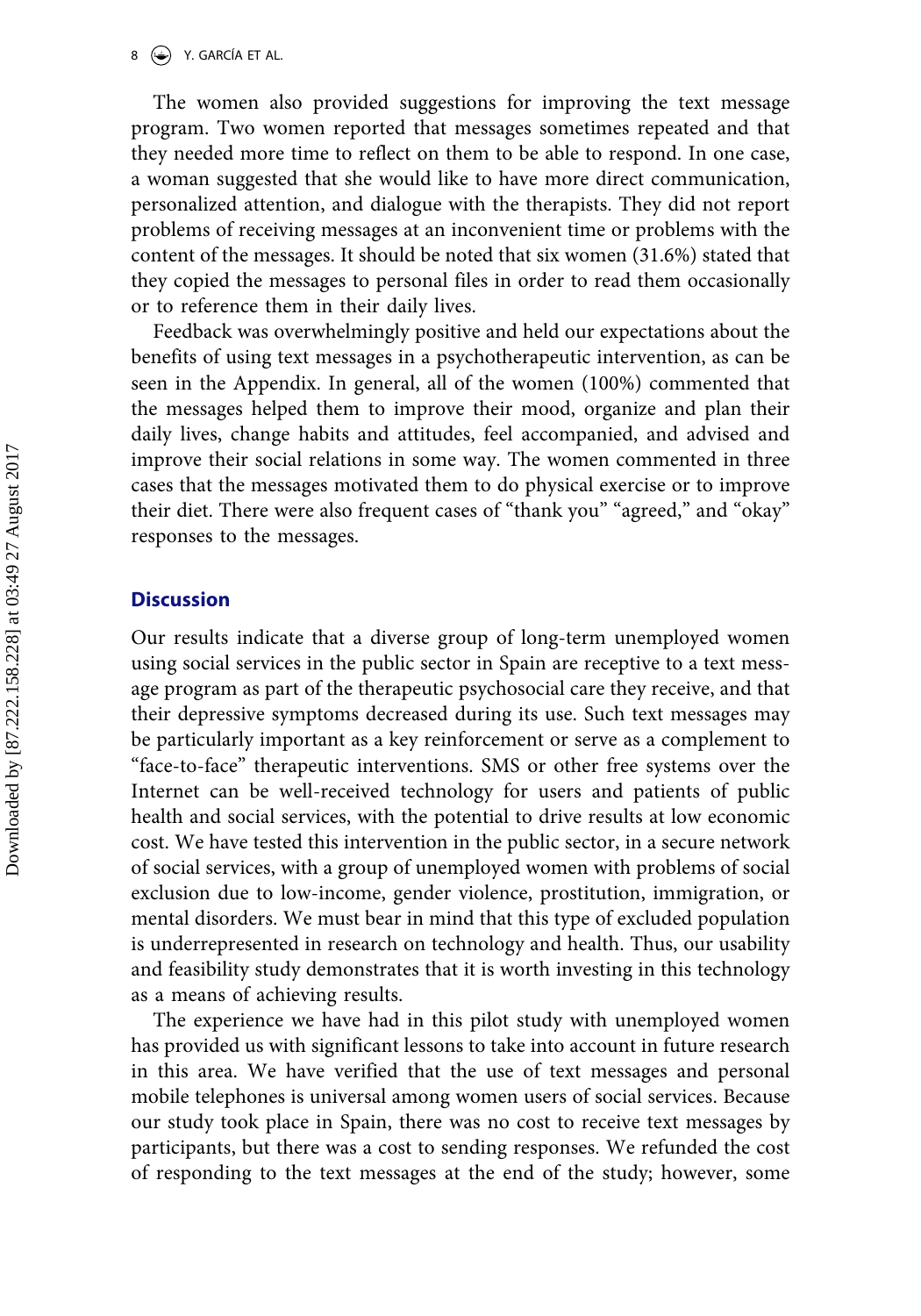women in our study faced economic barriers to cover the initial cost of sending text message responses. Nevertheless, free messaging systems that send text messages through the Internet to mobile phones through an open Wi-Fi network exist today and can be one solution to overcoming economic barriers to using text messages. Nonetheless, for people of low economic resources, this can be a condition that forces them to look for free Wi-Fi access points, with the associated cost of time or mobility.

Text messages can increase adherence to counseling, guidance, and assigned tasks as part of a face-to-face psychotherapeutic intervention. Interventions can be inclusive in the sense that they can involve family members or key people in the daily lives of these vulnerable women, seeking support for their mood state. In our pilot study, we devoted an average of 30 min for "face-to-face" interviews and 15 min of telephone calls (three) for each of the 19 women, a relatively low cost for a public service of social inclusion. Moreover, the personal interview with each woman participant at the beginning of the study was key, as were the telephone contact at the beginning, middle, and end of the message-sending period. Including a human support allowed for establishing a personal and trustworthy communication that is otherwise difficult to achieve with an intervention using text messages exclusively (Aguilera & Berridge, [2014](#page-10-0)).

Mobile phones can provide daily data on mood, activities, geographical location, thoughts and feelings, social relationships, eating habits, and so forth, which may be accessed by social workers and therapists through online platforms. Interdisciplinary mental health teams focused on social inclusion should focus on such data provided by long-term unemployed women to define concrete therapeutic objectives. Future interventions should increase the emphasis on outcome evaluation, focusing on the measurement of baseline biopsychosocial symptoms of each unemployed woman and on the therapy system's performance of characteristics that may be of importance to them.

## *Limitations*

Our study has the limitation of a small sample size. It is a usability and feasibility study and not a formal clinical trial. Therefore, we cannot make general conclusions based on the responses of a diverse group of women, particularly with respect to the cognitive and behavioral changes experienced. Additional research is needed with homogeneous groups with similar characteristics, such as immigrant status, age, acculturation level, geographic context, and social pathology: drug addiction, prostitution, and so forth. In addition, we did not have a control group to establish a point of comparison, which limits the ability to attribute positive results to the text messages. However, positive responses in our feasibility study have provided us with the encouragement to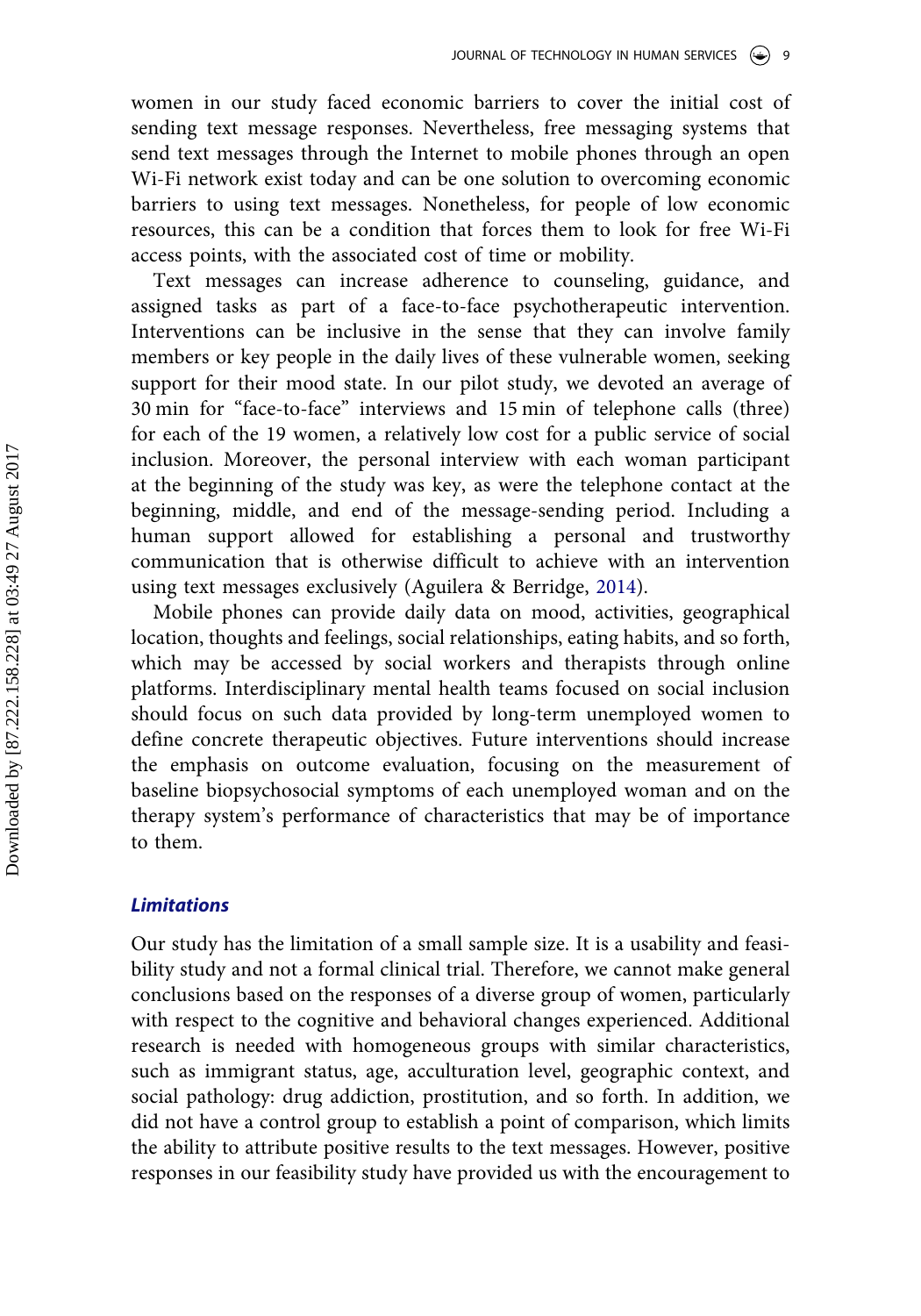<span id="page-10-0"></span>expand and test text messaging as an improvement of the standards of therapeutic care and social inclusion of public social services.

## **Conclusion**

The objective of the intervention was to promote the biopsychosocial health of a group of 21 unemployed women with diverse pathology including drug addiction, mental disorders, prostitution, and poverty. The results demonstrate the feasibility of automated text messaging as a tool for disseminating cognitive behavioral interventions. Text messages with advice, guidance, and key accompaniments facilitated women's self-management of mood and the organization and planning of daily activities in this study. We see opportunities for personalized attention, counseling, support, and guidance for vulnerable populations with this text messaging system. The use of text messaging as part of psychosocial and health care can help maximize the resources needed to provide public services in a cost-effective manner. As such, interventions with text messages may have a role in therapy because of the omnipresence of technology. Given the accessibility of mobile phones and the relatively low cost of this form of intervention, more people can benefit from psychosocial and health interventions that encourage positive behavior change. We have found that a reasonable combination of text messages, timely telephone contact, and face-to-face personal interviews are feasible and acceptable to users of public social services. It is important to test whether the use of text messaging technology with the various vulnerable people can improve the outcomes of social and health services. More research and studies are needed with victims of gender violence; people with addictions, mental disorders; groups of women, men, adolescents, or others.

## **ORCID**

Yolanda García D <http://orcid.org/0000-0001-6397-9795> Carlos Ferrás D http://orcid.org/0000-0001-9499-3784 Adrián Aguilera http://orcid.org/0000-0003-1773-8768 Patricia Ávila D http://orcid.org/0000-0002-4600-9348

## **References**

- Aguilera, A. (2015). Digital technology and mental health interventions: Opportunities and challenges. *Arbor*, *191*(771), a210. doi[:10.3989/arbor.2015.771n1012](https://doi.org/10.3989/arbor.2015.771n1012)
- Aguilera, A., & Berridge, C. (2014). Qualitative feedback from a text messaging intervention for depression: benefits, drawbacks, and cultural differences. *JMIR mHealth and uHealth*, *2*(4), e46. doi:[10.2196/mhealth.3660](https://doi.org/10.2196/mhealth.3660)
- Aguilera, A., Bruehlman-Senecal, E., Demasi, O., & Avila, P. (2017). Automated text messaging as an adjunct to cognitive behavioral therapy for depression: A clinical trial. *Journal of Medical Internet Research*, *19*(5), e148. doi:[10.2196/jmir.6914](https://doi.org/10.2196/jmir.6914)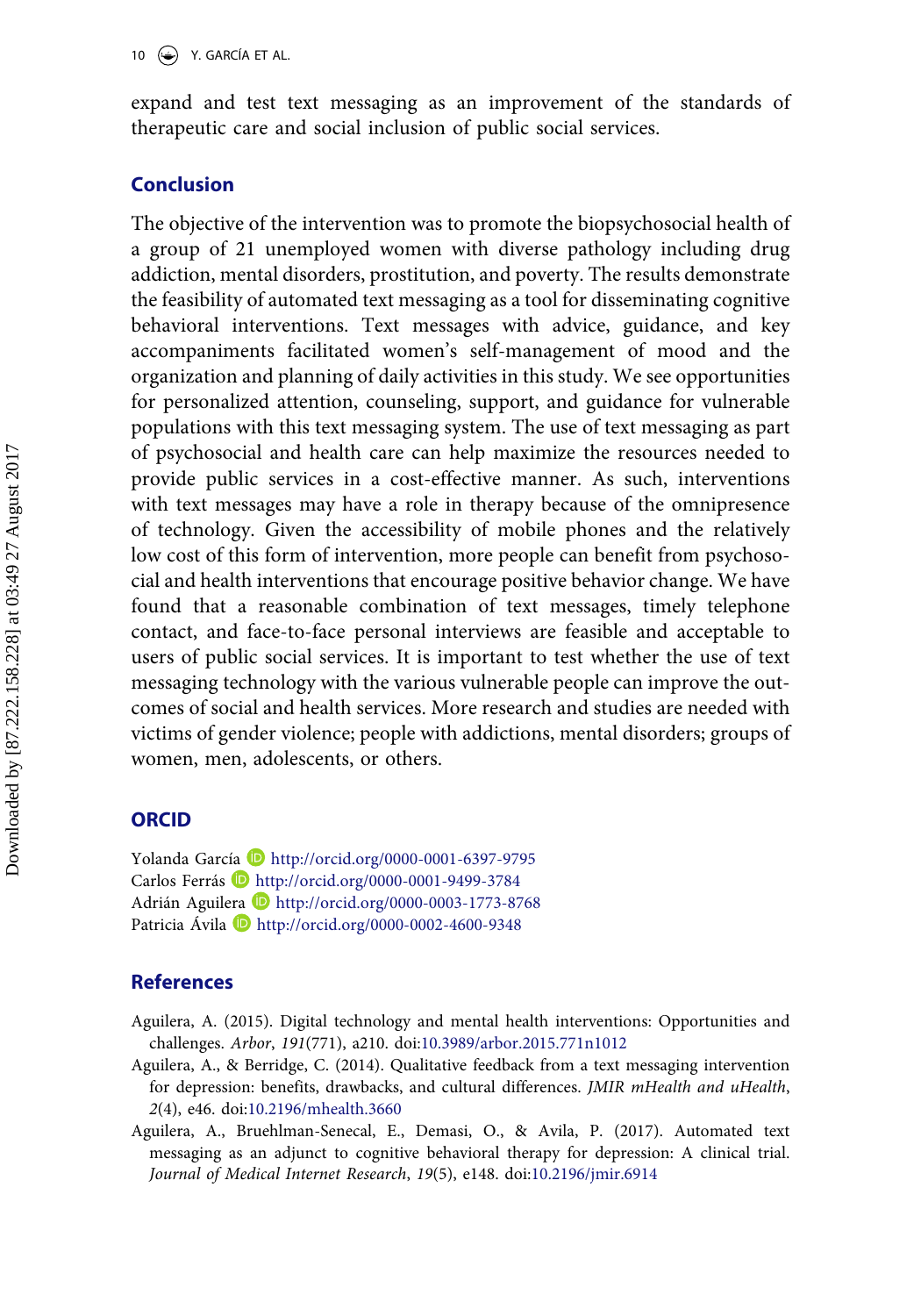- <span id="page-11-0"></span>Aguilera, A., Schueller, S. M., & Leykin, Y. (2015). Daily mood ratings via text message as a proxy for clinic based depression assessment. *Journal of Affective Disorders*, *175*, 471–474. doi[:10.1016/j.jad.2015.01.033](https://doi.org/10.1016/j.jad.2015.01.033)
- Barreto, L., Dimenstein, M., & Leite, J. F. (2013). Attention to women in gender violence situation with demands in mental health. *Athenea Digital. Revista de Pensamiento E Investigación Social*, *13*(3), 195. doi:[10.5565/rev/athenead/v13n3.1155](https://doi.org/10.5565/rev/athenead/v13n3.1155)
- Campbell, B., Caine, K., Connelly, K., Doub, T., & Bragg, A. (2015). Cell phone ownership and use among mental health outpatients in the USA. *Personal and Ubiquitous Computing*, *19*(2), 367–378. doi[:10.1007/s00779-014-0822-z](https://doi.org/10.1007/s00779-014-0822-z)
- Colom, D. (2011). *El trabajo social sanitario. Los procedimientos, los protocolos y los procesos*  [Social health work. Procedures, protocols and processes]. Barcelona, Spain: Editorial OUC.
- GSMA Foundation. (2015). *Women and mobile: A global opportunity. A study on the mobile phone gender gap in low and middle–income countries*. Mobile World Congress, Barcelona, Spain. Retrieved from [http://www.gsma.com/mobilefordevelopment/wpcontent/uploads/](http://www.gsma.com/mobilefordevelopment/wpcontent/uploads/2013/01/GSMA_Women_and_Mobile-A_Global_Opportunity.pdf) [2013/01/GSMA\\_Women\\_and\\_Mobile-A\\_Global\\_Opportunity.pdf](http://www.gsma.com/mobilefordevelopment/wpcontent/uploads/2013/01/GSMA_Women_and_Mobile-A_Global_Opportunity.pdf)
- ITU. (2015, December). Indicators database. Disponible Mobile–Cellular Telephone Subscription. In World Telecomm. indicators. Retrieved from [http://www.itu.int/pub/](http://www.itu.int/pub/D-IND-WTID.OL-2017/es) [D-IND-WTID.OL-2017/es](http://www.itu.int/pub/D-IND-WTID.OL-2017/es)
- Kong, G., Ells, D. M., Camenga, D. R., & Krishnan-Sarin, S. (2014). Text messaging-based smoking cessation intervention: A narrative review. *Addictive Behaviors*, *39*(5), 907–917. doi[:10.1016/j.addbeh.2013.11.024](https://doi.org/10.1016/j.addbeh.2013.11.024)
- Kroenke, K., Spitzer, R. L., & Williams, J. B. W. (2001). The PHQ-9. *Journal of General Internal Medicine*, *16*(9), 606–613. doi[:10.1046/j.1525-1497.2001.016009606.x](https://doi.org/10.1046/j.1525-1497.2001.016009606.x)
- Lopez, A. (2014). Social work, technology, and ethical practices: A review and evaluation of the national association of social workers' technology standards. *Social Work in Health Care*, *53*(9), 815–833. doi[:10.1080/00981389.2014.943454](https://doi.org/10.1080/00981389.2014.943454)
- Lopez, A. (2015). An investigation of the use of Internet based resources in support of the therapeutic alliance. *Clinical Social Work Journal*, *43*(2), 189–200. doi[:10.1007/s10615-](https://doi.org/10.1007/s10615-014-0509-y) [014-0509-y](https://doi.org/10.1007/s10615-014-0509-y)
- Martín, B. H. (2013). El trabajo social en la intervención psicosocial con personas con trastorno mental severo: una reflexión sobre el papel de las familias [Social work in psychosocial intervention with people with severe mental disorder: A reflection on the role of families]. *Documentos de trabajo social: Revista de trabajo y acción social*, 52, 314–325.
- Proudfoot, J., Clarke, J., Birch, M.-R., Whitton, A. E., Parker, G., Manicavasagar, V., … Hadzi-Pavlovic, D. (2013). Impact of a mobile phone and web program on symptom and functional outcomes for people with mild-to-moderate depression, anxiety and stress: A randomised controlled trial. *BMC Psychiatry*, *13*, 312. doi[:10.1186/1471-244X-13-312](https://doi.org/10.1186/1471-244X-13-312)
- Reamer, F. G. (2015). Ethical challenges in the technology age. *Social Work Today*, *15*(1), 14. Retrieved from [http://www.socialworktoday.com/archive/011915p14.shtml.](http://www.socialworktoday.com/archive/011915p14.shtml)
- Sevilla, D. C. (2007). E-inclusió: els reptes cognitius [E-inclusion: Cognitive challenges]. *Enrahonar. An International Journal of Theoretical and Practical Reason*, *38*, 221–230. doi[:10.5565/rev/enrahonar.340](https://doi.org/10.5565/rev/enrahonar.340)
- Travieso, J. L., & Planella, J. (2008). *La alfabetización digital como factor de inclusión social: una mirada crítica* [Digital literacy as a factor of social inclusion: A critical look]. *UOC Papers*, 6. Retrieved from [http://www.uoc.edu/uocpapers/6/dt/esp/travieso\\_planella.pdf](http://www.uoc.edu/uocpapers/6/dt/esp/travieso_planella.pdf)
- Vázquez, M. Y. G., Sexto, C. F., Rocha, Á., & Aguilera, A. (2016). Mobile phones and psychosocial therapies with vulnerable people: A first state of the art. *Journal of Medical Systems*, *40*(6), 157. doi[:10.1007/s10916-016-0500-y](https://doi.org/10.1007/s10916-016-0500-y)
- WHO. (2006). *Constitución de la Organización Mundial de la Salud. Documentos básicos, suplemento de la 45a edición* [Constitution of the World Health Organization. Basic